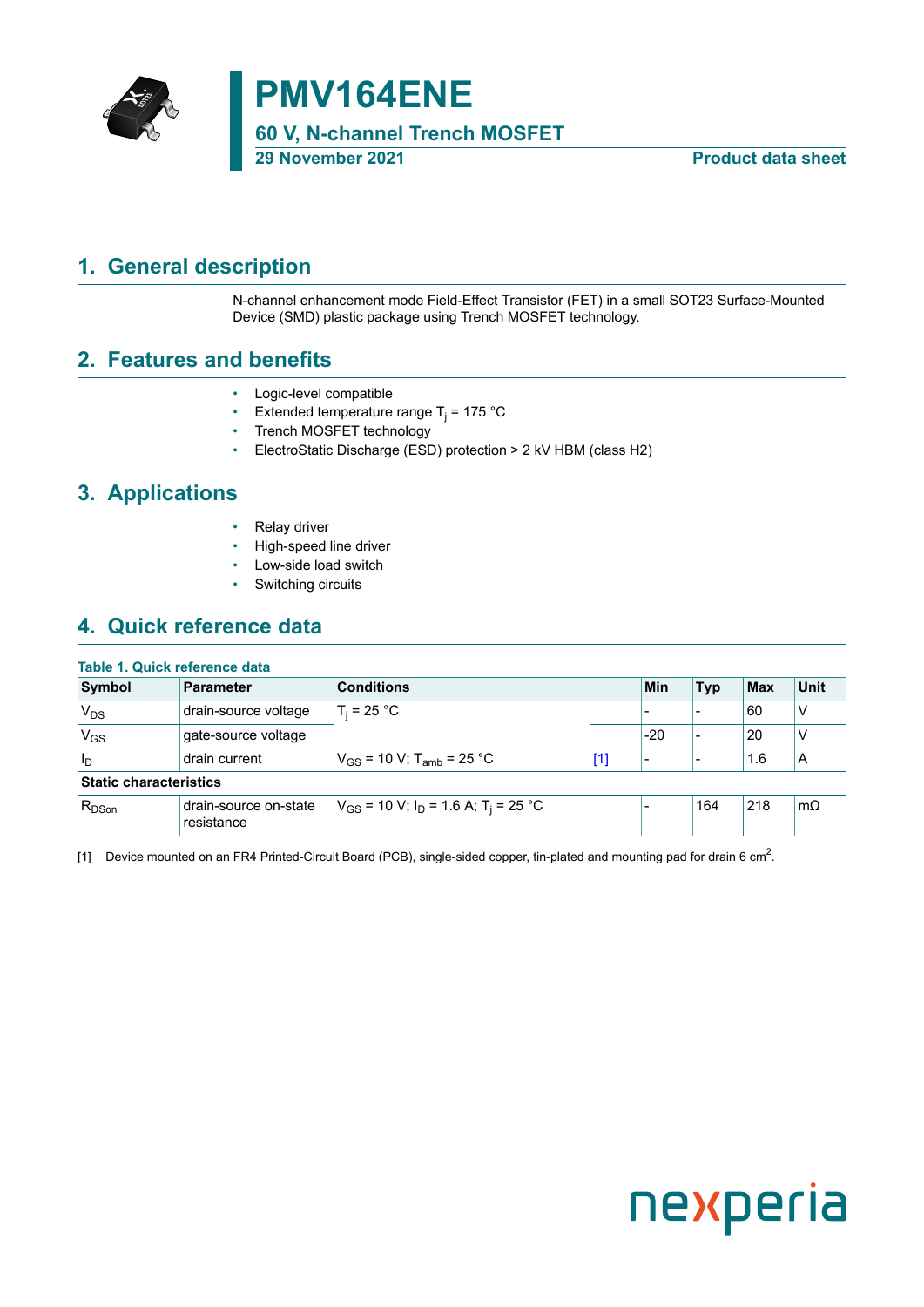## <span id="page-1-1"></span><span id="page-1-0"></span>**5. Pinning information**

| <b>Table 2. Pinning information</b> |        |                    |                    |                                |  |  |  |
|-------------------------------------|--------|--------------------|--------------------|--------------------------------|--|--|--|
| Pin                                 | Symbol | <b>Description</b> | Simplified outline | <b>Graphic symbol</b>          |  |  |  |
|                                     | G      | gate               |                    | D                              |  |  |  |
| 2                                   | .S     | source             | د.                 |                                |  |  |  |
| Ι3                                  | D      | drain              | 2<br><b>SOT23</b>  | ⊩⊷<br>△<br>G<br>S<br>017aaa255 |  |  |  |

### <span id="page-1-2"></span>**6. Ordering information**

| <b>Table 3. Ordering information</b> |             |                                                                                             |                   |  |  |  |
|--------------------------------------|-------------|---------------------------------------------------------------------------------------------|-------------------|--|--|--|
| Type number                          | Package     |                                                                                             |                   |  |  |  |
|                                      | <b>Name</b> | <b>Description</b>                                                                          | Version           |  |  |  |
| PMV164ENE                            | SOT23       | plastic, surface-mounted package; 3 terminals; 1.9 mm<br>pitch; 2.9 mm x 1.3 mm x 1 mm body | SOT <sub>23</sub> |  |  |  |

### <span id="page-1-3"></span>**7. Marking**

| Type number | Marking code <sup>[1]</sup> |
|-------------|-----------------------------|
| PMV164ENE   | 85F                         |

[1] % = placeholder for manufacturing site code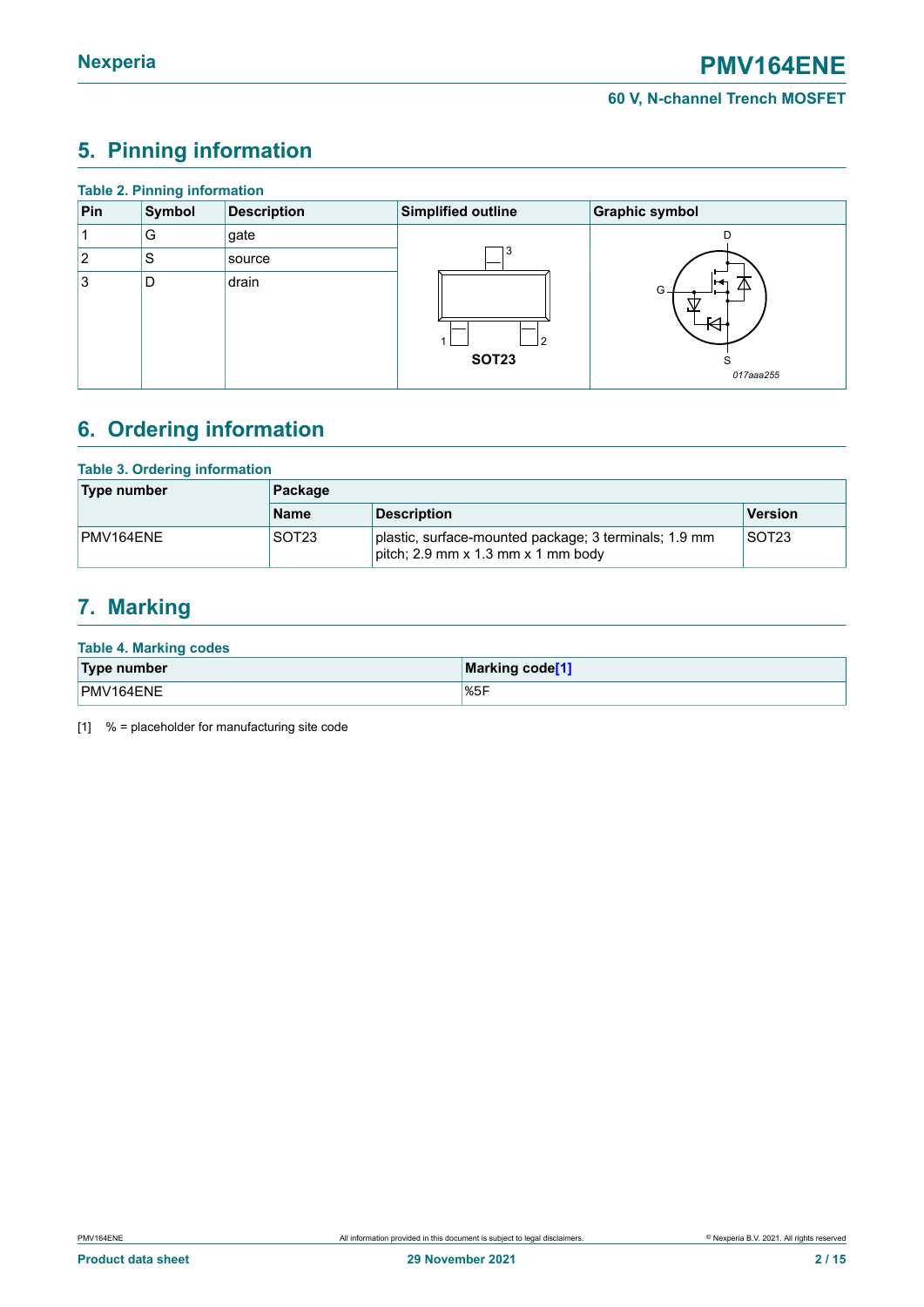### <span id="page-2-1"></span><span id="page-2-0"></span>**8. Limiting values**

#### **Table 5. Limiting values**

*In accordance with the Absolute Maximum Rating System (IEC 60134).*

| Symbol                | <b>Parameter</b>        | <b>Conditions</b>                                                 |       | <b>Min</b> | <b>Max</b> | <b>Unit</b> |
|-----------------------|-------------------------|-------------------------------------------------------------------|-------|------------|------------|-------------|
| $V_{DS}$              | drain-source voltage    | $T_i = 25 °C$                                                     |       |            | 60         | ٧           |
| <b>V<sub>GS</sub></b> | gate-source voltage     |                                                                   |       | $-20$      | 20         | ٧           |
| $ I_{\mathsf{D}} $    | drain current           | $V_{GS}$ = 10 V; T <sub>amb</sub> = 25 °C                         | $[1]$ |            | 1.6        | A           |
|                       |                         | $V_{GS}$ = 10 V; T <sub>amb</sub> = 100 °C                        | $[1]$ |            | 1          | A           |
| I <sub>DM</sub>       | peak drain current      | $T_{amb}$ = 25 °C; single pulse; $t_p \le 10 \text{ }\mu\text{s}$ |       |            | 6.5        | A           |
| $P_{\text{tot}}$      | total power dissipation | $T_{amb}$ = 25 °C                                                 | [2]   |            | 640        | mW          |
|                       |                         |                                                                   | $[1]$ |            | 1.25       | W           |
|                       |                         | $T_{sp}$ = 25 °C                                                  |       |            | 5.8        | W           |
| $T_j$                 | junction temperature    |                                                                   |       | $-55$      | 175        | °C          |
| $T_{amb}$             | ambient temperature     |                                                                   |       | $-55$      | 175        | °C          |
| $T_{\text{stg}}$      | storage temperature     |                                                                   |       | $-65$      | 175        | $^{\circ}C$ |
| Source-drain diode    |                         |                                                                   |       |            |            |             |
| $\vert$ <sub>s</sub>  | source current          | $T_{amb}$ = 25 °C                                                 | $[1]$ |            | 1.3        | A           |

[1]  $\,$  Device mounted on an FR4 Printed-Circuit Board (PCB), single-sided copper, tin-plated and mounting pad for drain 6 cm $^2$ . [2] Device mounted on an FR4 Printed-Circuit Board (PCB), single-sided copper, tin-plated and standard footprint.

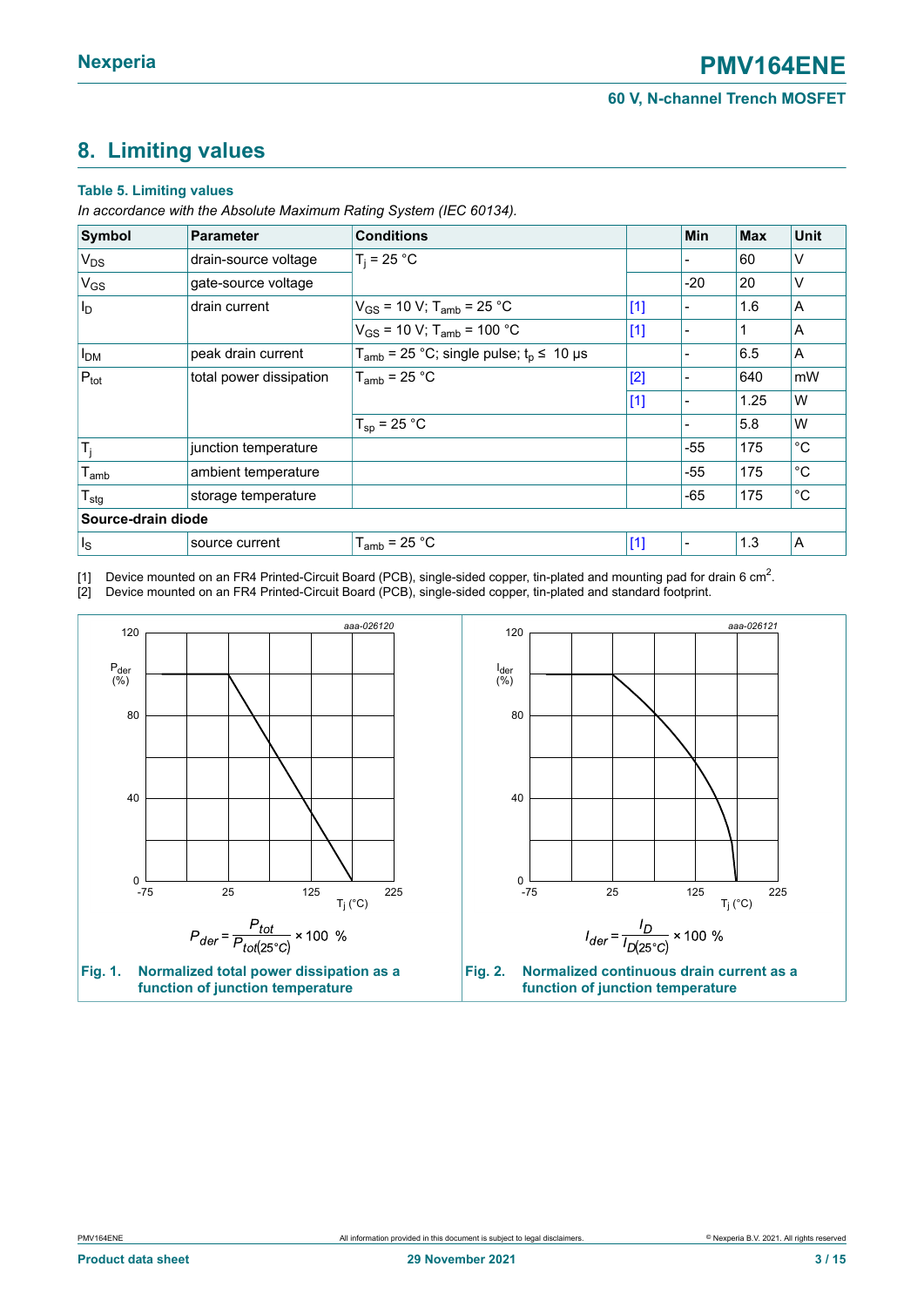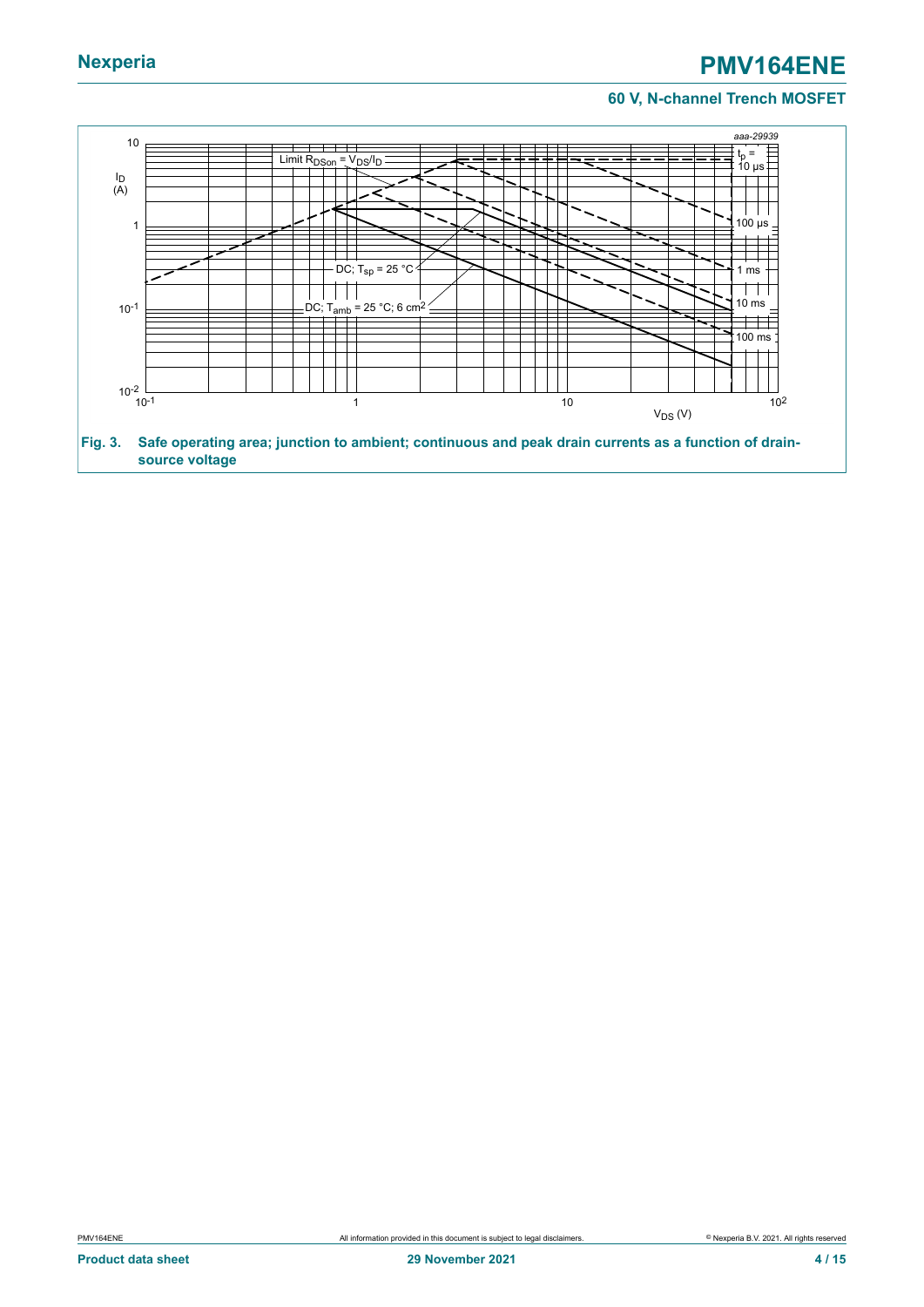### <span id="page-4-1"></span><span id="page-4-0"></span>**9. Thermal characteristics**

| <b>Table 6. Thermal characteristics</b> |                                                       |                                     |     |     |            |     |      |
|-----------------------------------------|-------------------------------------------------------|-------------------------------------|-----|-----|------------|-----|------|
| Symbol                                  | <b>Parameter</b>                                      | <b>Conditions</b>                   |     | Min | <b>Typ</b> | Max | Unit |
| $ R_{th(i-a)} $                         |                                                       | thermal resistance from in free air | [1] |     | 195        | 235 | K/W  |
|                                         | iunction to ambient                                   |                                     | [2] |     | 100        | 120 | K/W  |
| $ R_{th(i-sp)}$                         | thermal resistance from l<br>junction to solder point |                                     |     |     | 18         | 26  | K/W  |

[1] Device mounted on an FR4 PCB, single-sided copper, tin-plated and standard footprint.

[2] Device mounted on an FR4 PCB, single-sided copper, tin-plated and mounting pad for drain 6 cm<sup>2</sup>.

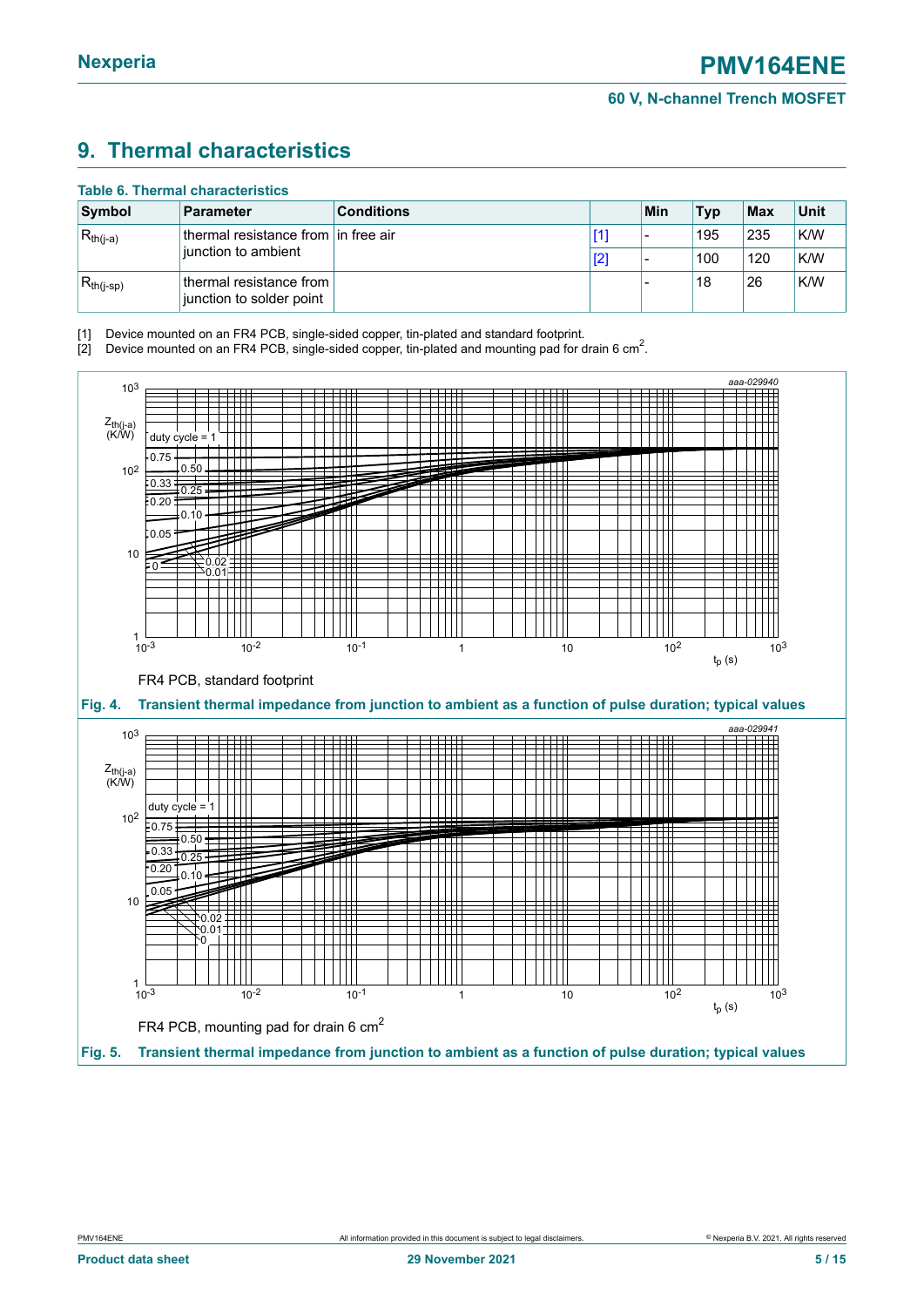## <span id="page-5-0"></span>**10. Characteristics**

| <b>Table 7. Characteristics</b> |                                   |                                                                  |                |                |                |             |
|---------------------------------|-----------------------------------|------------------------------------------------------------------|----------------|----------------|----------------|-------------|
| Symbol                          | <b>Parameter</b>                  | <b>Conditions</b>                                                | Min            | <b>Typ</b>     | <b>Max</b>     | <b>Unit</b> |
| <b>Static characteristics</b>   |                                   |                                                                  |                |                |                |             |
| $V_{(BR)DSS}$                   | drain-source<br>breakdown voltage | $I_D$ = 250 µA; $V_{GS}$ = 0 V; T <sub>i</sub> = 25 °C           | 60             |                |                | $\vee$      |
| $V_{\text{GSth}}$               | gate-source threshold<br>voltage  | $I_D$ = 250 µA; $V_{DS}$ = $V_{GS}$ ; T <sub>i</sub> = 25 °C     | 1.3            | 1.7            | 2.7            | V           |
| $I_{DSS}$                       | drain leakage current             | $V_{DS}$ = 60 V; V <sub>GS</sub> = 0 V; T <sub>i</sub> = 25 °C   |                |                | 1              | μA          |
| lgss                            | gate leakage current              | $V_{GS}$ = 20 V; $V_{DS}$ = 0 V; T <sub>i</sub> = 25 °C          |                |                | 10             | μA          |
|                                 |                                   | $V_{GS}$ = -20 V; $V_{DS}$ = 0 V; T <sub>i</sub> = 25 °C         |                |                | -10            | μA          |
|                                 |                                   | $V_{GS}$ = 10 V; $V_{DS}$ = 0 V; T <sub>i</sub> = 25 °C          |                |                | 1              | μA          |
|                                 |                                   | $V_{GS}$ = -10 V; V <sub>DS</sub> = 0 V; T <sub>j</sub> = 25 °C  |                |                | $-1$           | μA          |
| $R_{DSon}$                      | drain-source on-state             | $V_{GS}$ = 10 V; $I_D$ = 1.6 A; T <sub>i</sub> = 25 °C           |                | 164            | 218            | mΩ          |
|                                 | resistance                        | $V_{GS}$ = 10 V; $I_D$ = 1.6 A; T <sub>i</sub> = 175 °C          |                | 356            | 473            | $m\Omega$   |
|                                 |                                   | $V_{GS}$ = 4.5 V; I <sub>D</sub> = 1.5 A; T <sub>i</sub> = 25 °C |                | 195            | 262            | mΩ          |
| $g_{fs}$                        | forward<br>transconductance       | $V_{DS}$ = 10 V; $I_D$ = 1.6 A; T <sub>i</sub> = 25 °C           |                | 4              |                | S           |
| $R_G$                           | gate resistance                   | $f = 1$ MHz                                                      | $\overline{a}$ | 13.2           | $\overline{a}$ | Ω           |
|                                 | <b>Dynamic characteristics</b>    |                                                                  |                |                |                |             |
| $Q_{G(tot)}$                    | total gate charge                 | $V_{DS}$ = 30 V; $I_D$ = 1.6 A; $V_{GS}$ = 10 V;                 |                | 2.5            | 3.8            | nС          |
| $Q_{GS}$                        | gate-source charge                | $T_i = 25 °C$                                                    |                | 0.3            |                | nC          |
| $Q_{GD}$                        | gate-drain charge                 |                                                                  |                | 0.7            |                | nС          |
| $\mathbf{C}_{\text{iss}}$       | input capacitance                 | $V_{DS}$ = 30 V; f = 1 MHz; $V_{GS}$ = 0 V;                      |                | 110            |                | pF          |
| $C_{\rm oss}$                   | output capacitance                | $T_i = 25 °C$                                                    |                | 16             |                | pF          |
| $\mathbf{C}_{\text{rss}}$       | reverse transfer<br>capacitance   |                                                                  |                | 11             |                | pF          |
| $t_{d(on)}$                     | turn-on delay time                | $V_{DS}$ = 30 V; $I_D$ = 1.6 A; $V_{GS}$ = 10 V;                 |                | $\overline{2}$ | $\overline{a}$ | ns          |
| $t_{\sf r}$                     | rise time                         | $R_{G(ext)} = 6 \Omega$ ; T <sub>i</sub> = 25 °C                 |                | 5              |                | ns          |
| $t_{d(\text{off})}$             | turn-off delay time               |                                                                  |                | 7              | $\overline{a}$ | ns          |
| $t_{\rm f}$                     | fall time                         |                                                                  |                | 3              | $\overline{a}$ | ns          |
| Source-drain diode              |                                   |                                                                  |                |                |                |             |
| V <sub>SD</sub>                 | source-drain voltage              | $I_S = 1.3$ A; $V_{GS} = 0$ V; T <sub>i</sub> = 25 °C            |                | 0.8            | 1.2            | V           |
|                                 |                                   |                                                                  |                |                |                |             |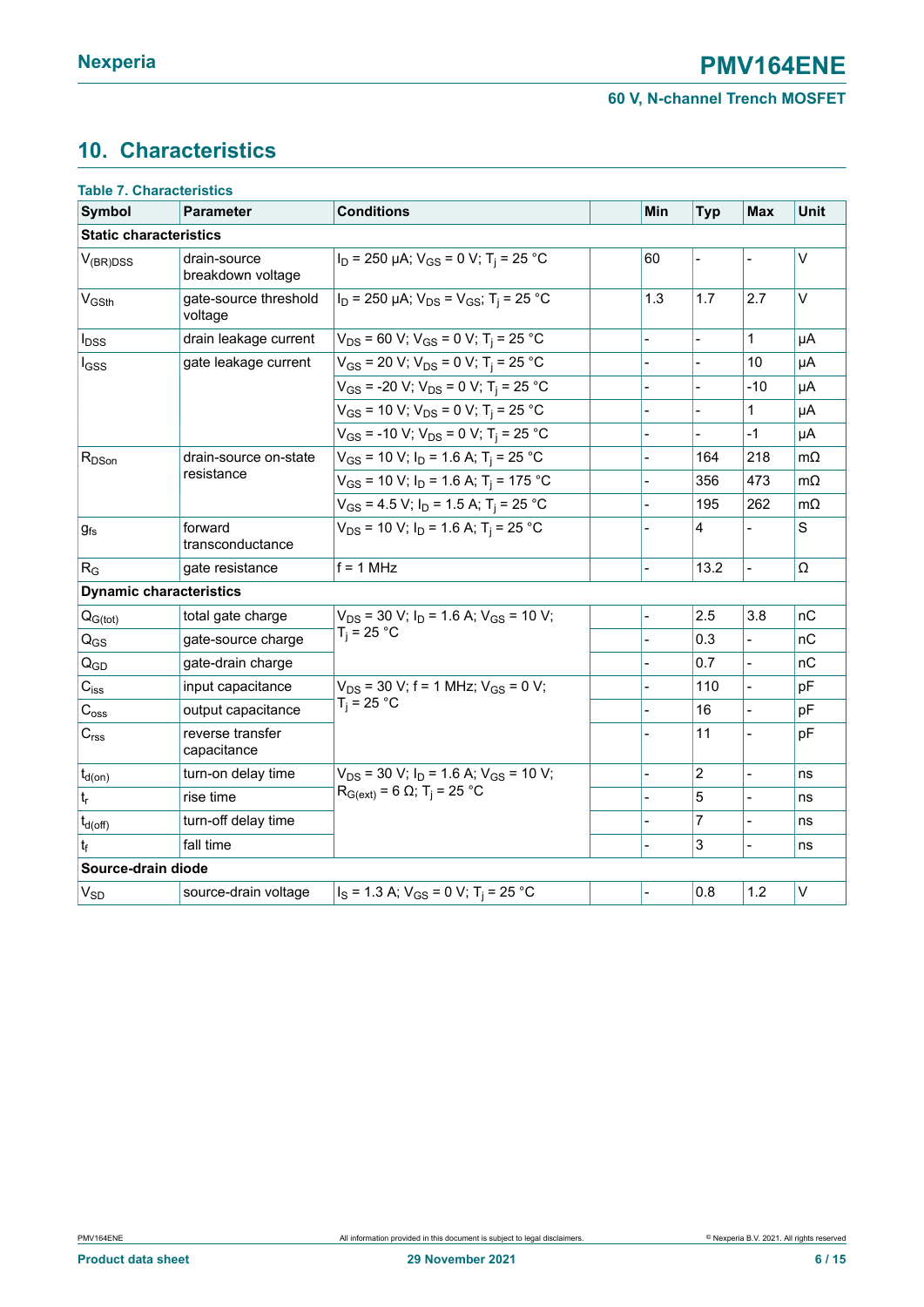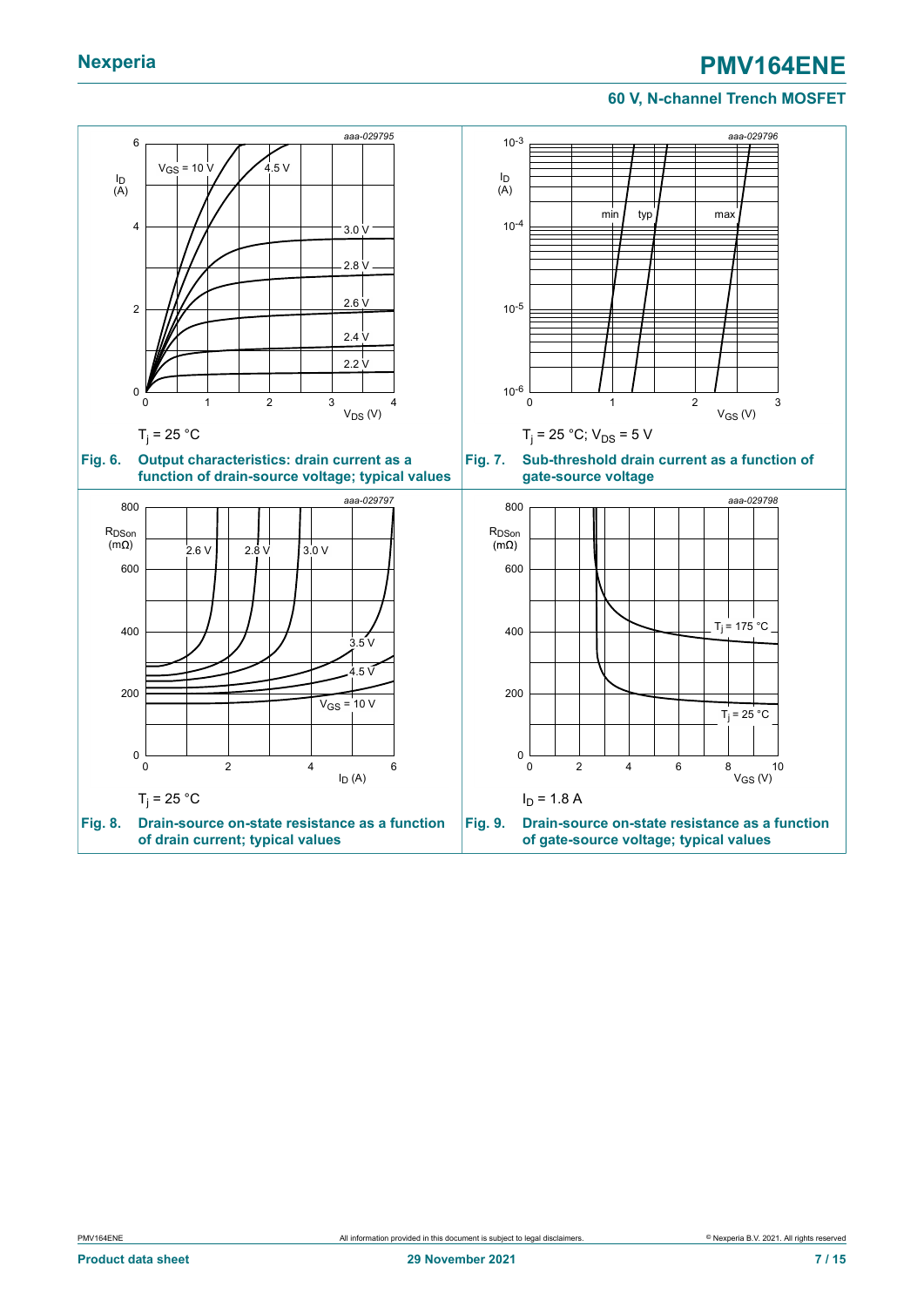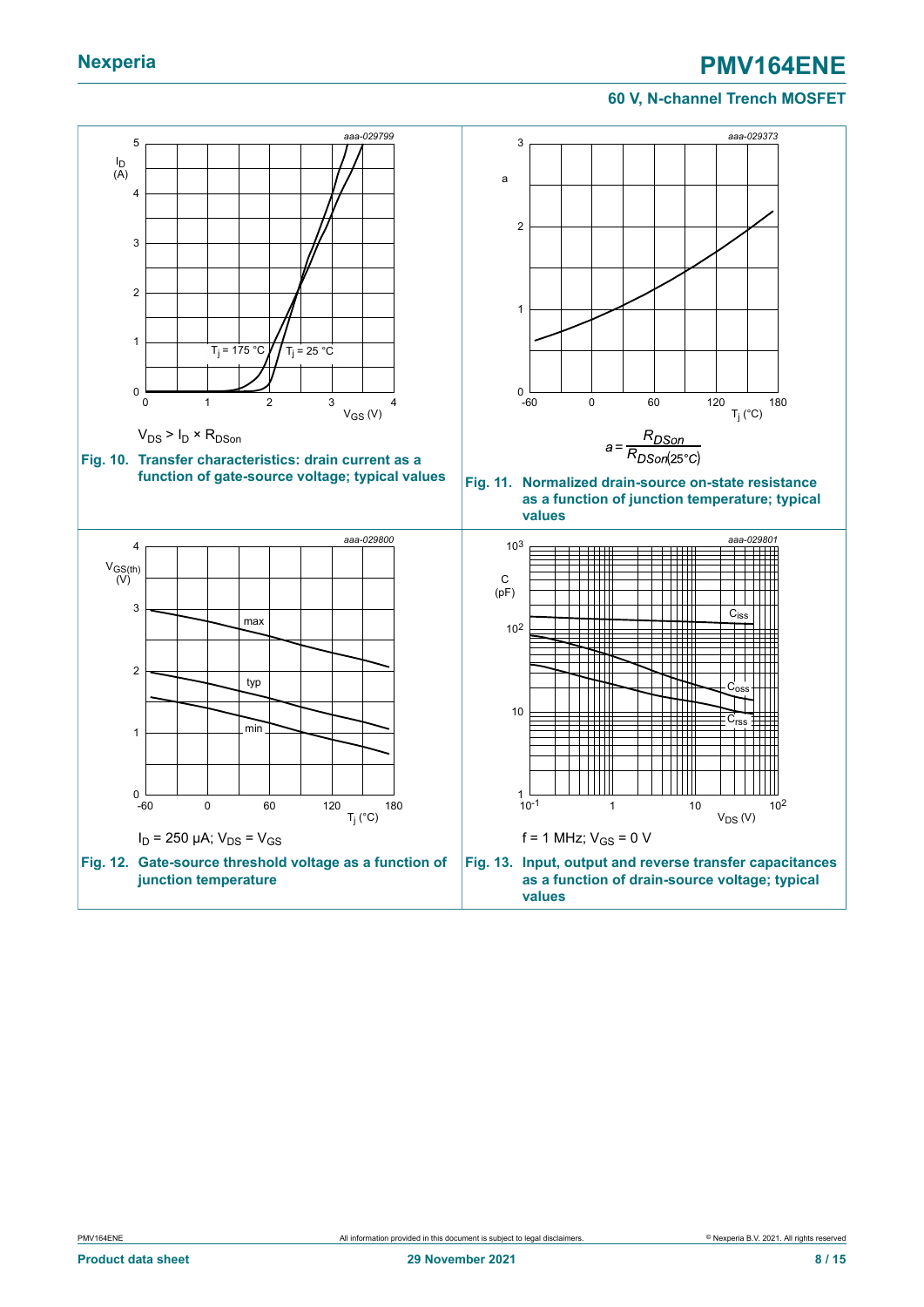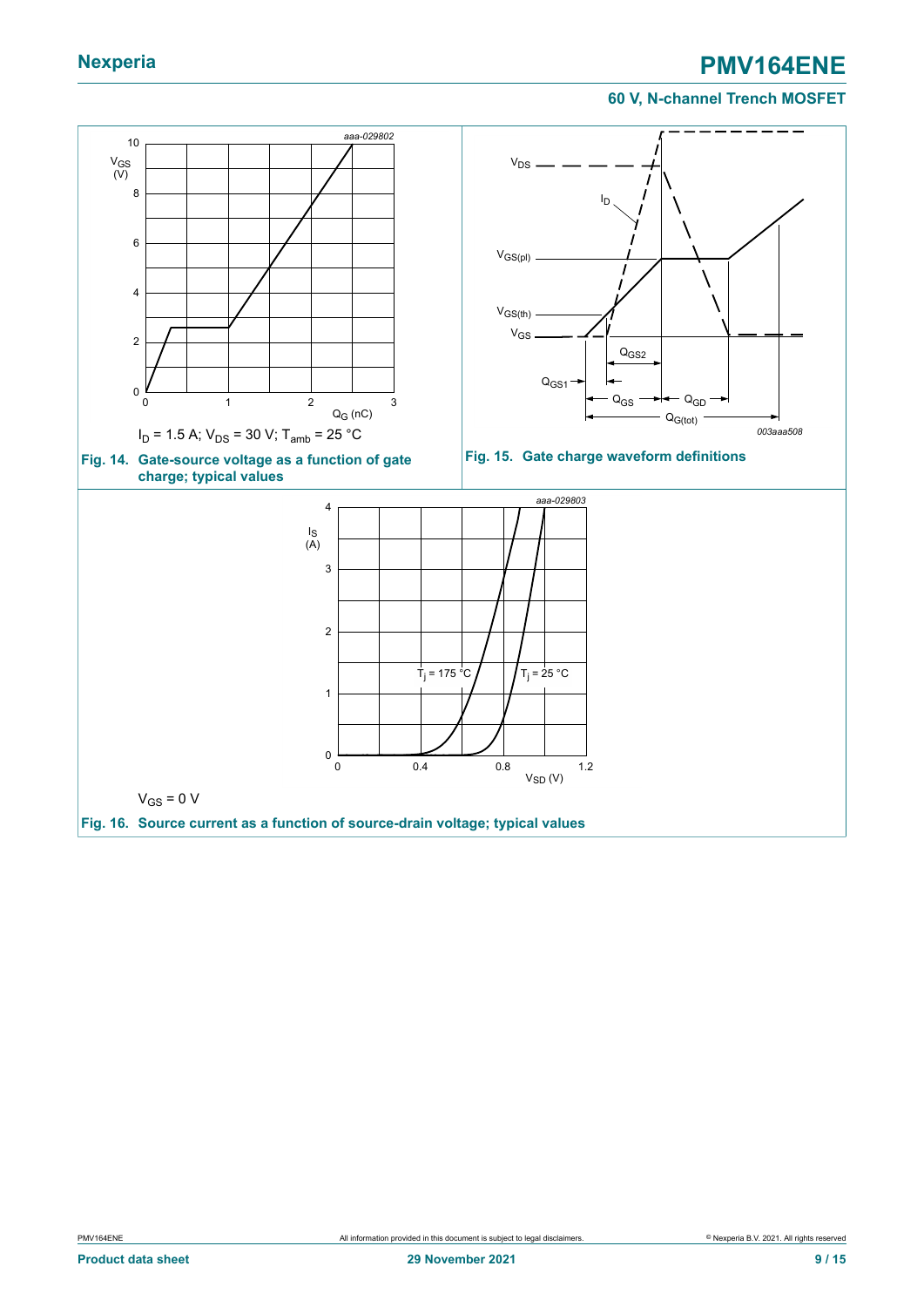## <span id="page-9-0"></span>**11. Test information**

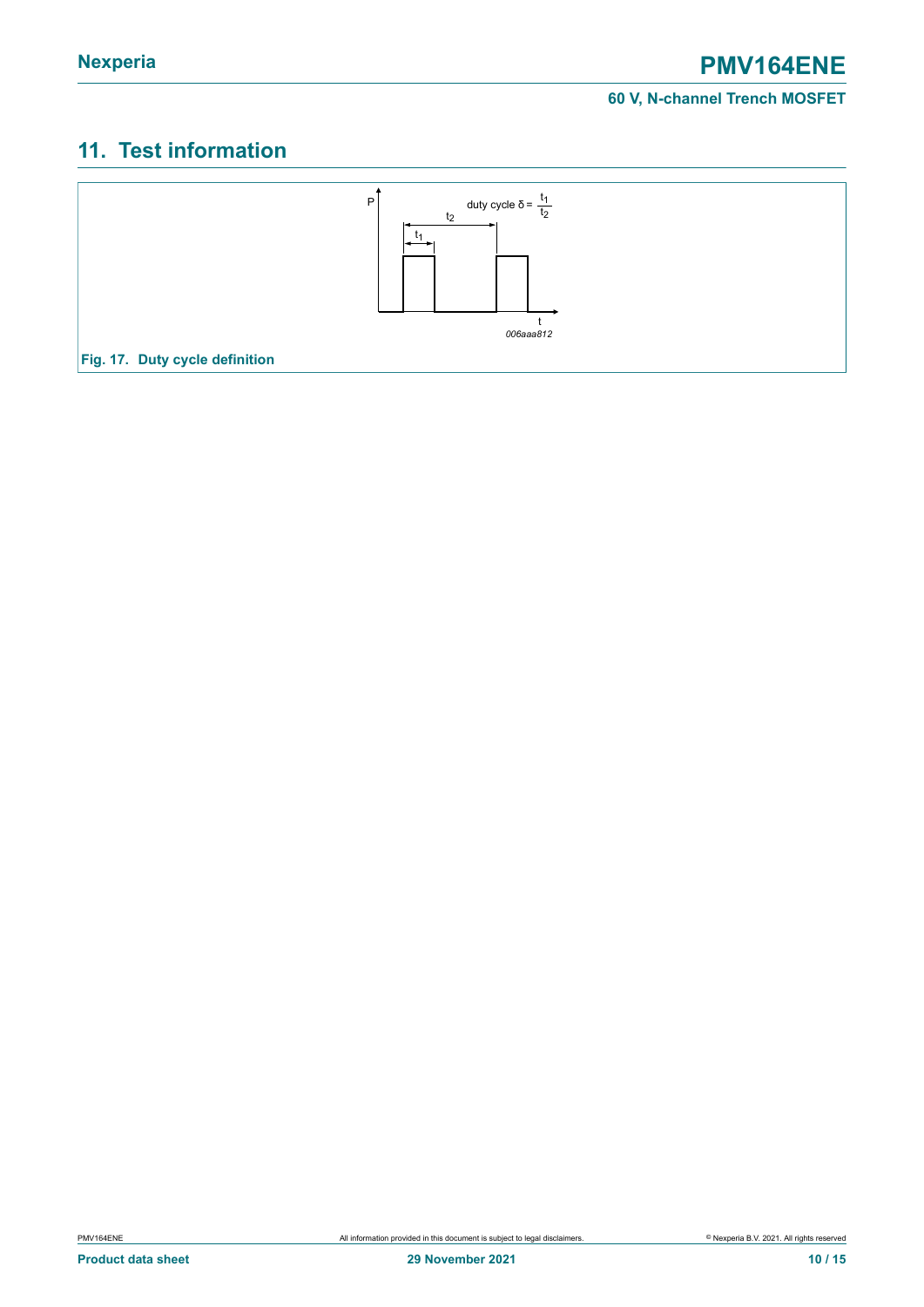### <span id="page-10-0"></span>**12. Package outline**

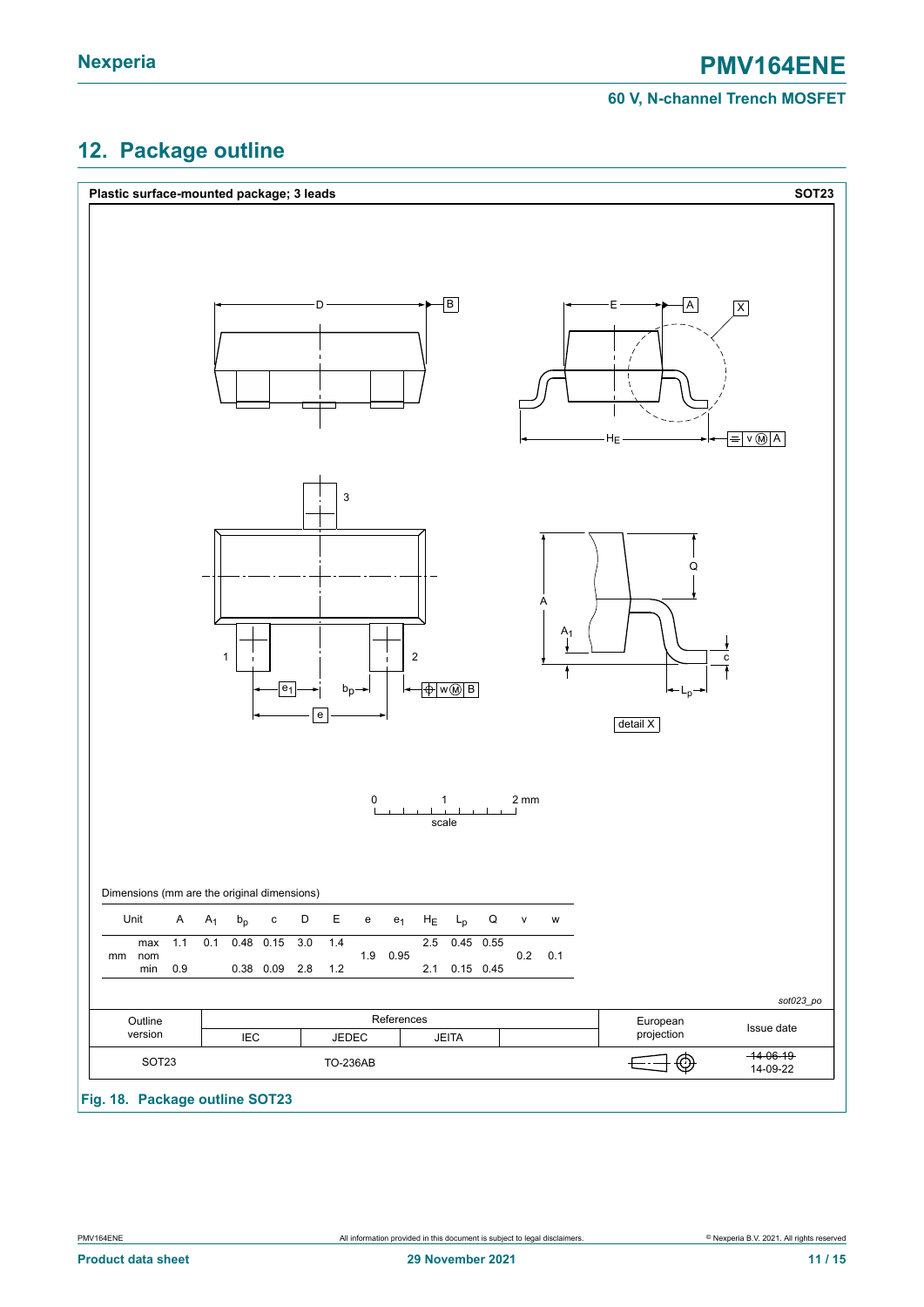## <span id="page-11-0"></span>**13. Soldering**

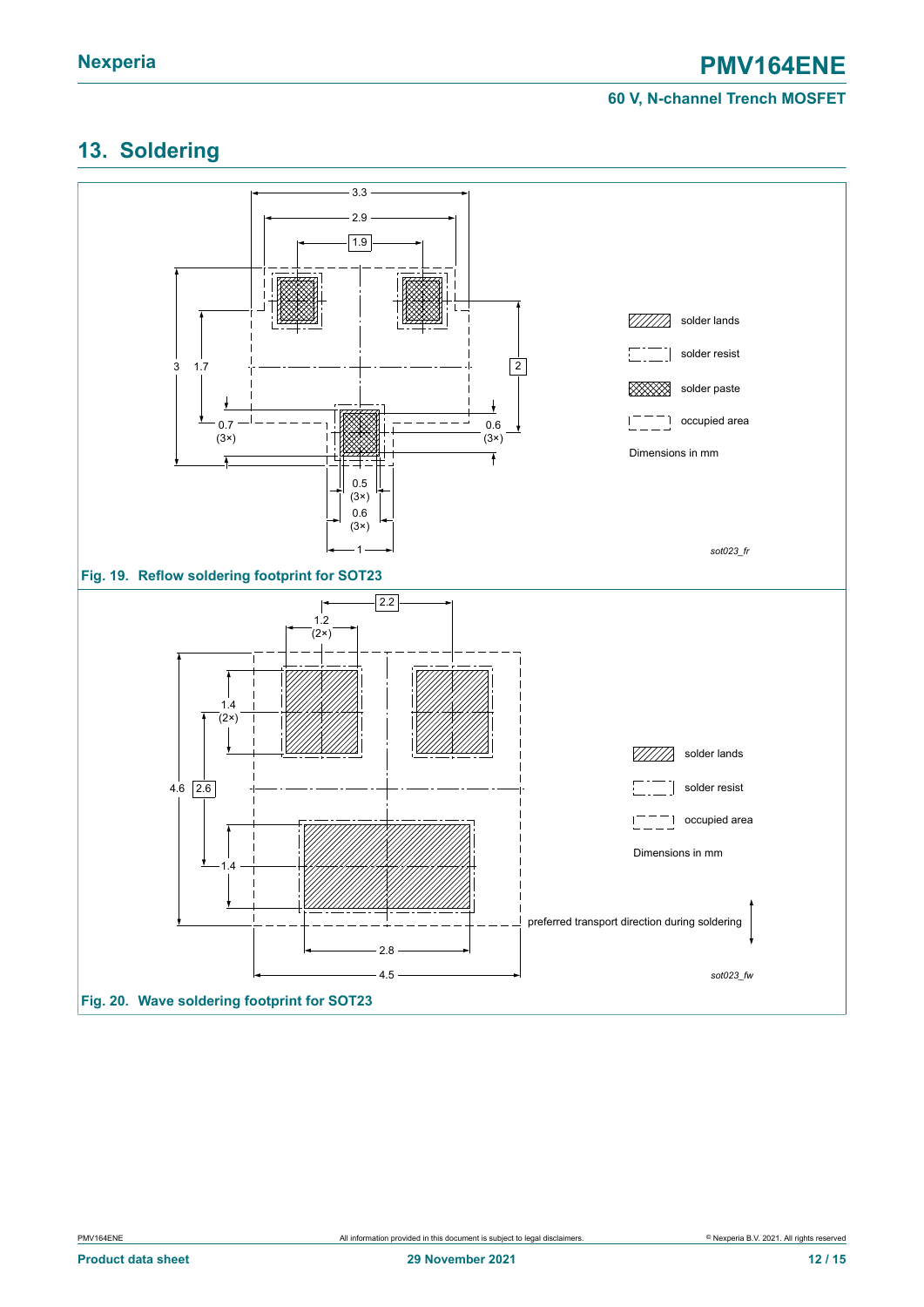## <span id="page-12-0"></span>**14. Revision history**

| <b>Table 8. Revision history</b> |               |                    |               |             |  |  |
|----------------------------------|---------------|--------------------|---------------|-------------|--|--|
| Data sheet ID                    | ∣Release date | ⊺Data sheet status | Change notice | ∣Supersedes |  |  |
| PMV164ENE v.1                    | 20211129      | Product data sheet |               |             |  |  |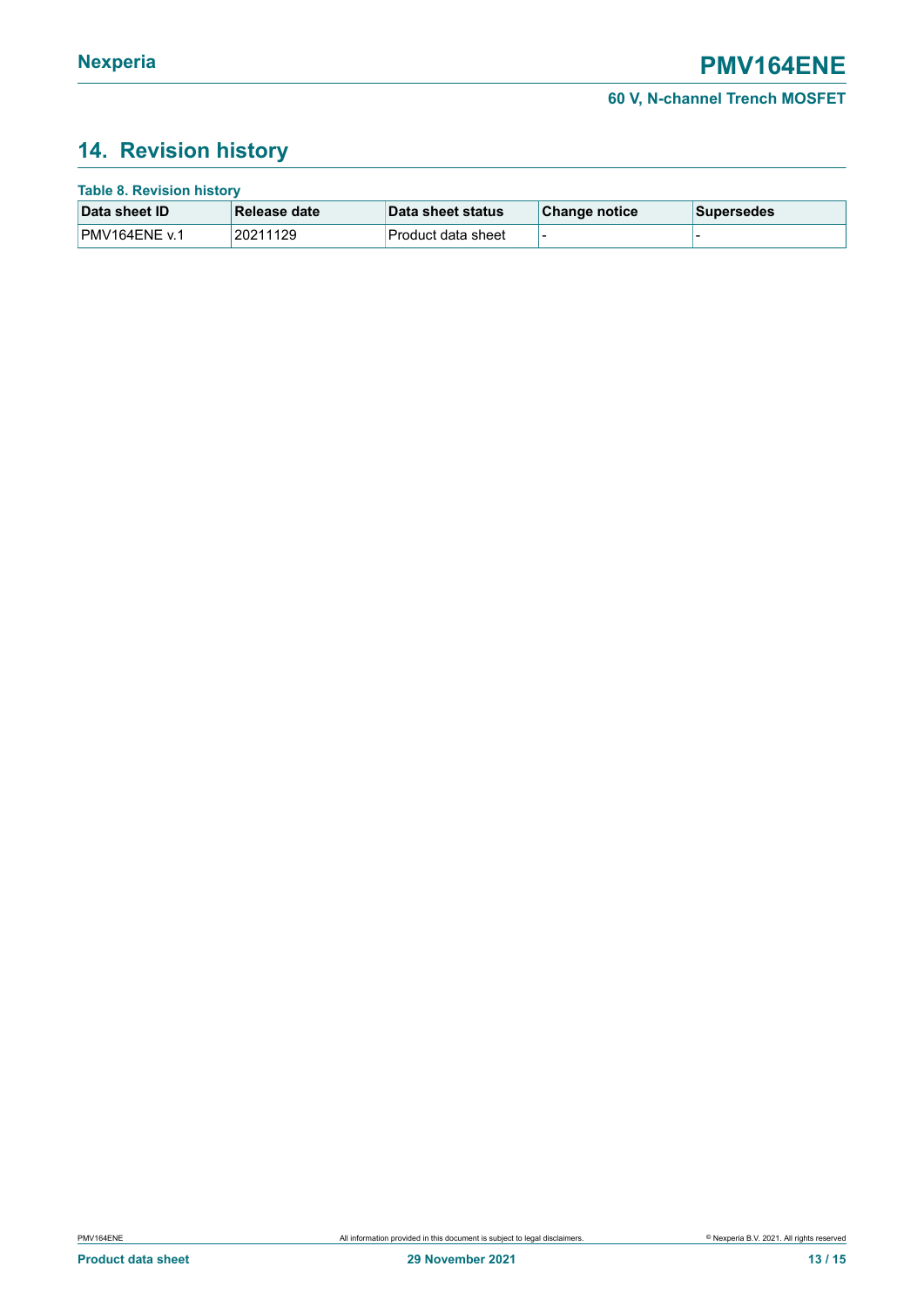### <span id="page-13-0"></span>**15. Legal information**

#### **Data sheet status**

| Document status<br>$[1]$ [2]      | <b>Product</b><br>status [3] | <b>Definition</b>                                                                           |
|-----------------------------------|------------------------------|---------------------------------------------------------------------------------------------|
| Objective [short]<br>data sheet   | Development                  | This document contains data from<br>the objective specification for<br>product development. |
| Preliminary [short]<br>data sheet | Qualification                | This document contains data from<br>the preliminary specification.                          |
| Product [short]<br>data sheet     | Production                   | This document contains the product<br>specification.                                        |

[1] Please consult the most recently issued document before initiating or completing a design.

- The term 'short data sheet' is explained in section "Definitions".
- [3] The product status of device(s) described in this document may have changed since this document was published and may differ in case of multiple devices. The latest product status information is available on the internet at [https://www.nexperia.com.](https://www.nexperia.com)

#### **Definitions**

**Draft** — The document is a draft version only. The content is still under internal review and subject to formal approval, which may result in modifications or additions. Nexperia does not give any representations or warranties as to the accuracy or completeness of information included herein and shall have no liability for the consequences of use of such information.

**Short data sheet** — A short data sheet is an extract from a full data sheet with the same product type number(s) and title. A short data sheet is intended for quick reference only and should not be relied upon to contain detailed and full information. For detailed and full information see the relevant full data sheet, which is available on request via the local Nexperia sales office. In case of any inconsistency or conflict with the short data sheet, the full data sheet shall prevail.

**Product specification** — The information and data provided in a Product data sheet shall define the specification of the product as agreed between Nexperia and its customer, unless Nexperia and customer have explicitly agreed otherwise in writing. In no event however, shall an agreement be valid in which the Nexperia product is deemed to offer functions and qualities beyond those described in the Product data sheet.

#### **Disclaimers**

**Limited warranty and liability** — Information in this document is believed to be accurate and reliable. However, Nexperia does not give any representations or warranties, expressed or implied, as to the accuracy or completeness of such information and shall have no liability for the consequences of use of such information. Nexperia takes no responsibility for the content in this document if provided by an information source outside of Nexperia.

In no event shall Nexperia be liable for any indirect, incidental, punitive, special or consequential damages (including - without limitation - lost profits, lost savings, business interruption, costs related to the removal or replacement of any products or rework charges) whether or not such damages are based on tort (including negligence), warranty, breach of contract or any other legal theory.

Notwithstanding any damages that customer might incur for any reason whatsoever, Nexperia's aggregate and cumulative liability towards customer for the products described herein shall be limited in accordance with the Terms and conditions of commercial sale of Nexperia.

**Right to make changes** — Nexperia reserves the right to make changes to information published in this document, including without limitation specifications and product descriptions, at any time and without notice. This document supersedes and replaces all information supplied prior to the publication hereof

**Suitability for use** — Nexperia products are not designed, authorized or warranted to be suitable for use in life support, life-critical or safety-critical systems or equipment, nor in applications where failure or malfunction of an Nexperia product can reasonably be expected to result in personal

injury, death or severe property or environmental damage. Nexperia and its suppliers accept no liability for inclusion and/or use of Nexperia products in such equipment or applications and therefore such inclusion and/or use is at the customer's own risk.

**Quick reference data** — The Quick reference data is an extract of the product data given in the Limiting values and Characteristics sections of this document, and as such is not complete, exhaustive or legally binding.

**Applications** — Applications that are described herein for any of these products are for illustrative purposes only. Nexperia makes no representation or warranty that such applications will be suitable for the specified use without further testing or modification.

Customers are responsible for the design and operation of their applications and products using Nexperia products, and Nexperia accepts no liability for any assistance with applications or customer product design. It is customer's sole responsibility to determine whether the Nexperia product is suitable and fit for the customer's applications and products planned, as well as for the planned application and use of customer's third party customer(s). Customers should provide appropriate design and operating safeguards to minimize the risks associated with their applications and products.

Nexperia does not accept any liability related to any default, damage, costs or problem which is based on any weakness or default in the customer's applications or products, or the application or use by customer's third party customer(s). Customer is responsible for doing all necessary testing for the customer's applications and products using Nexperia products in order to avoid a default of the applications and the products or of the application or use by customer's third party customer(s). Nexperia does not accept any liability in this respect.

**Limiting values** — Stress above one or more limiting values (as defined in the Absolute Maximum Ratings System of IEC 60134) will cause permanent damage to the device. Limiting values are stress ratings only and (proper) operation of the device at these or any other conditions above those given in the Recommended operating conditions section (if present) or the Characteristics sections of this document is not warranted. Constant or repeated exposure to limiting values will permanently and irreversibly affect the quality and reliability of the device.

**Terms and conditions of commercial sale** — Nexperia products are sold subject to the general terms and conditions of commercial sale, as published at [http://www.nexperia.com/profile/terms,](http://www.nexperia.com/profile/terms) unless otherwise agreed in a valid written individual agreement. In case an individual agreement is concluded only the terms and conditions of the respective agreement shall apply. Nexperia hereby expressly objects to applying the customer's general terms and conditions with regard to the purchase of Nexperia products by customer.

**No offer to sell or license** — Nothing in this document may be interpreted or construed as an offer to sell products that is open for acceptance or the grant, conveyance or implication of any license under any copyrights, patents or other industrial or intellectual property rights.

**Export control** — This document as well as the item(s) described herein may be subject to export control regulations. Export might require a prior authorization from competent authorities.

**Non-automotive qualified products** — Unless this data sheet expressly states that this specific Nexperia product is automotive qualified, the product is not suitable for automotive use. It is neither qualified nor tested in accordance with automotive testing or application requirements. Nexperia accepts no liability for inclusion and/or use of non-automotive qualified products in automotive equipment or applications.

In the event that customer uses the product for design-in and use in automotive applications to automotive specifications and standards, customer (a) shall use the product without Nexperia's warranty of the product for such automotive applications, use and specifications, and (b) whenever customer uses the product for automotive applications beyond Nexperia's specifications such use shall be solely at customer's own risk, and (c) customer fully indemnifies Nexperia for any liability, damages or failed product claims resulting from customer design and use of the product for automotive applications beyond Nexperia's standard warranty and Nexperia's product specifications.

**Translations** — A non-English (translated) version of a document is for reference only. The English version shall prevail in case of any discrepancy between the translated and English versions.

#### **Trademarks**

Notice: All referenced brands, product names, service names and trademarks are the property of their respective owners.